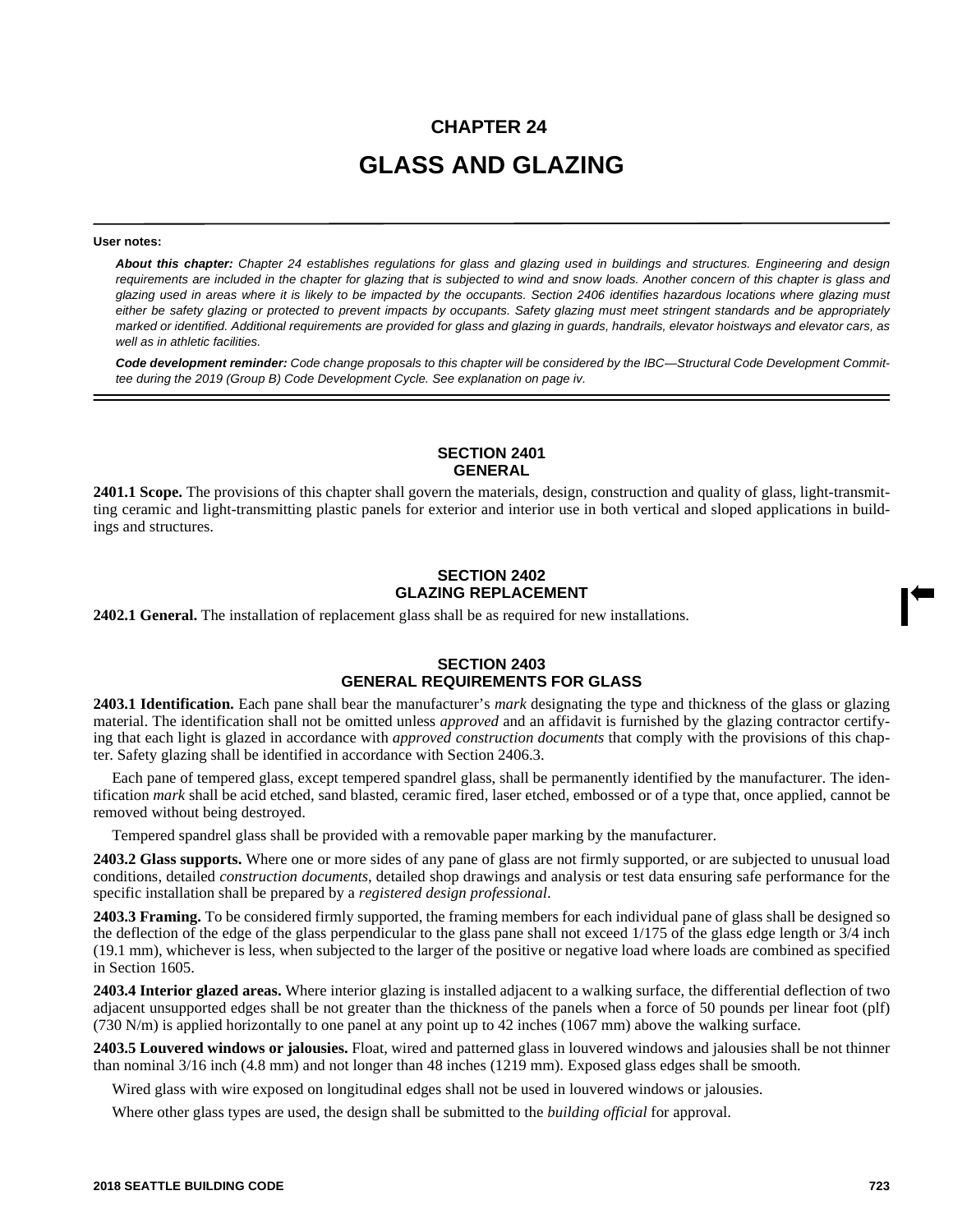# **SECTION 2404 WIND, SNOW, SEISMIC AND DEAD LOADS ON GLASS**

**2404.1 Vertical glass.** Glass sloped 15 degrees (0.26 rad) or less from vertical in windows, curtain and window walls, doors and other exterior applications shall be designed to resist the wind loads due to basic design wind speed, *V*, in Section 1609 for components and cladding. Glass in glazed curtain walls, glazed storefronts and glazed partitions shall meet the seismic requirements of ASCE 7, Section 13.5.9. The load resistance of glass under uniform load shall be determined in accordance with ASTM E1300.

The design of vertical glazing shall be based on Equation 24-1.

$$
0.6F_{\rm gw} \leq F_{\rm ga}
$$

where:

 $F_{gw}$  = Wind load on the glass due to basic design wind speed, *V*, computed in accordance with Section 1609.

 $F_{\text{g}a}$  = Short duration load on the glass as determined in accordance with ASTM E1300.

**2404.2 Sloped glass.** Glass sloped more than 15 degrees (0.26 rad) from vertical in skylights, sunrooms, sloped roofs and other exterior applications shall be designed to resist the most critical combinations of loads determined by Equations 24-2, 24-3 and 24-4.

| $F_{g} = 0.6W_{o} - D$         | $(Equation 24-2)$ |
|--------------------------------|-------------------|
| $F_{g} = 0.6W_{i} + D + 0.5 S$ | $(Equation 24-3)$ |
| $F_{g} = 0.3 W_{i} + D + S$    | $(Equation 24-4)$ |

where:

 $D =$  Glass dead load psf (kN/m<sup>2</sup>).

For glass sloped 30 degrees (0.52 rad) or less from horizontal,

 $= 13 t_g$  (For SI: 0.0245  $t_g$ ).

For glass sloped more than 30 degrees (0.52 rad) from horizontal,

- $= 13 t_g \cos \theta$  (For SI: 0.0245  $t_g \cos \theta$ ).
- $F_g$  = Total load, psf (kN/m<sup>2</sup>) on glass.
- $S =$  Snow load, psf (kN/m<sup>2</sup>) as determined in Section 1608.
- $t<sub>g</sub>$  = Total glass thickness, inches (mm) of glass panes and plies.
- $W_i$  = Inward wind force, psf (kN/m<sup>2</sup>) due to basic design wind speed, *V*, as calculated in Section 1609.
- $W_o$  = Outward wind force, psf (kN/m<sup>2</sup>) due to basic design wind speed, *V*, as calculated in Section 1609.

 $\theta$  = Angle of slope from horizontal.

**Exception:** The performance grade rating of unit skylights and tubular daylighting devices shall be determined in accordance with Section 2405.5.

The design of sloped glazing shall be based on Equation 24-5.

# $F_g \leq F_{ga}$  **(Equation 24-5)**

where:

 $F<sub>g</sub>$  = Total load on the glass as determined by Equations 24-2, 24-3 and 24-4.

 $F_{g}$  = Short duration load resistance of the glass as determined in accordance with ASTM E1300 for Equations 24-2 and 24-3; or the long duration load resistance of the glass as determined in accordance with ASTM E1300 for Equation 24-4.

# **2404.3 Wired, patterned and sandblasted glass.**

**2404.3.1 Vertical wired glass.** Wired glass sloped 15 degrees (0.26 rad) or less from vertical in windows, curtain and window walls, doors and other exterior applications shall be designed to resist the wind loads in Section 1609 for components and cladding according to the following equation:

$$
0.6F_{\rm gw} < 0.5F_{\rm gw} \tag{Equation 24-6}
$$

where:

*Fgw*= Wind load on the glass due to basic design wind speed, *V*, computed in accordance with Section 1609.

 $F_{ge}$  = Nonfactored load from ASTM E1300 using a thickness designation for monolithic glass that is not greater than the thickness of wired glass.

# 0.6*Fgw Fga* **(Equation 24-1)**

**724 2018 SEATTLE BUILDING CODE**

г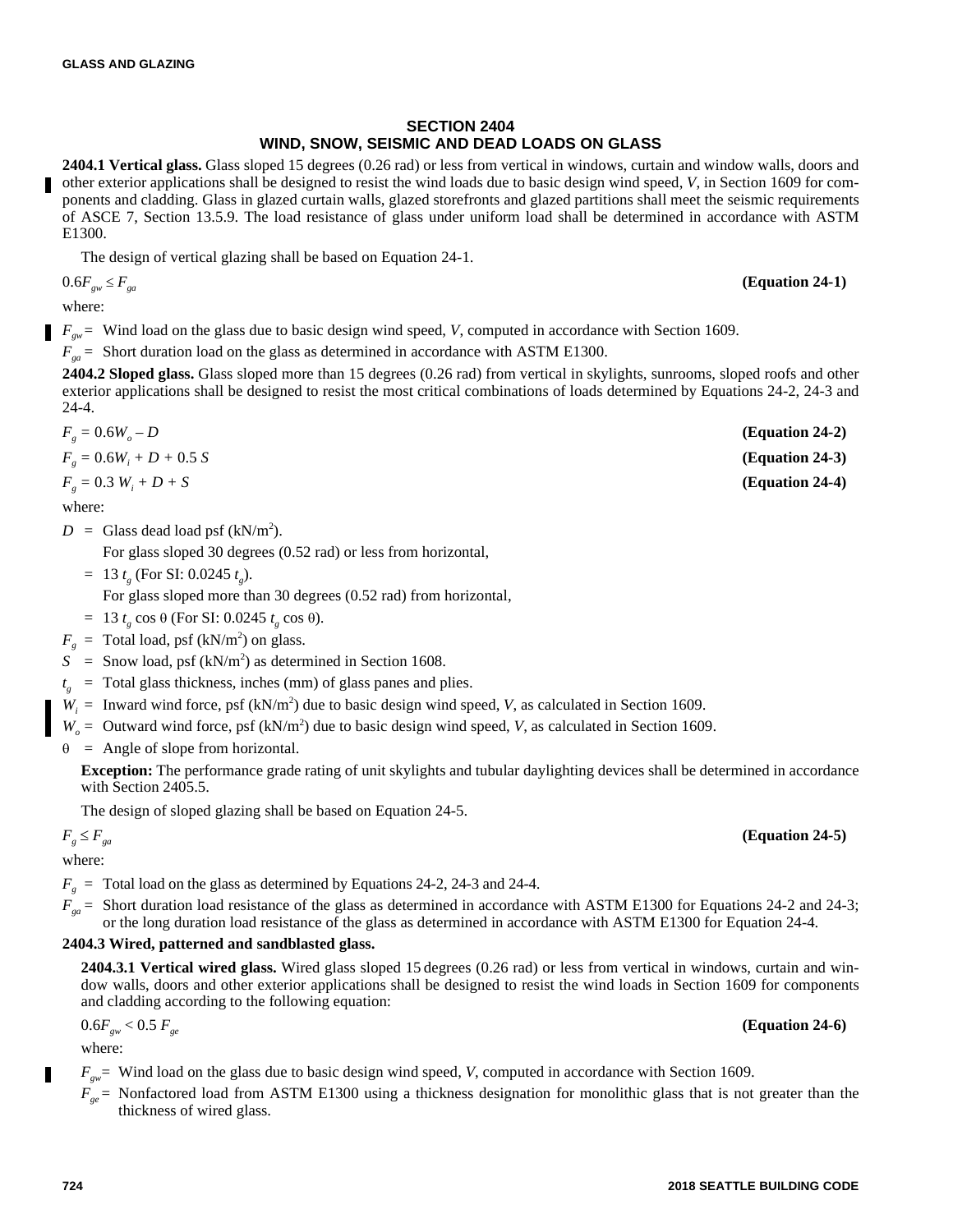**2404.3.2 Sloped wired glass.** Wired glass sloped more than 15 degrees (0.26 rad) from vertical in skylights, sun-spaces, sloped roofs and other exterior applications shall be designed to resist the most critical of the combinations of loads from Section 2404.2.

For Equations 24-2 and 24-3:

 $F_{g}$  < 0.5  $F_{ge}$  **(Equation 24-7)** 

For Equation 24-4:

 $F_g < 0.3 F_{ge}$  (Equation 24-8)

where:

 $F<sub>g</sub>$  = Total load on the glass as determined by Equations 24-2, 24-3 and 24-4.

 $F_{ge}$  = Nonfactored load in accordance with ASTM E1300.

**2404.3.3 Vertical patterned glass.** Patterned glass sloped 15 degrees (0.26 rad) or less from vertical in windows, curtain and window walls, doors and other exterior applications shall be designed to resist the wind loads in Section 1609 for components and cladding according to Equation 24-9.

$$
F_{\rm gw} < 1.0 \, F_{\rm ge} \tag{Equation 24-9}
$$

where:

*Fgw*= Wind load on the glass due to basic design wind speed, *V*, computed in accordance with Section 1609.

 $F_{ge}$  = Nonfactored load in accordance with ASTM E1300. The value for patterned glass shall be based on the thinnest part of the glass. Interpolation between nonfactored load charts in ASTM E1300 shall be permitted.

**2404.3.4 Sloped patterned glass.** Patterned glass sloped more than 15 degrees (0.26 rad) from vertical in skylights, sunspaces, sloped roofs and other exterior applications shall be designed to resist the most critical of the combinations of loads from Section 2404.2.

For Equations 24-2 and 24-3:

 $F_g < 1.0 \ F_{ge}$  (Equation 24-10) For Equation 24-4:  $F_g < 0.6 F_{ge}$  (Equation 24-11)

where:

 $F<sub>g</sub>$  = Total load on the glass as determined by Equations 24-2, 24-3 and 24-4.

 $F_{ge}$  = Nonfactored load in accordance with ASTM E1300. The value for patterned glass shall be based on the thinnest part of the glass. Interpolation between the nonfactored load charts in ASTM E1300 shall be permitted.

**2404.3.5 Vertical sandblasted glass.** Sandblasted glass sloped 15 degrees (0.26 rad) or less from vertical in windows, curtain and window walls, doors, and other exterior applications shall be designed to resist the wind loads in Section 1609 for components and cladding according to Equation 24-12.

 $0.6F_{gw} < 0.5F_{ge}$  (Equation 24-12)

where:

 $F<sub>g</sub>$  = Wind load on the glass due to basic design wind speed, *V*, computed in accordance with Section 1609.

 $F_{ge}$  = Nonfactored load in accordance with ASTM E1300. The value for sandblasted glass is for moderate levels of sandblasting.

**2404.4 Other designs.** For designs outside the scope of this section, an analysis or test data for the specific installation shall be prepared by a *registered design professional*.

# **SECTION 2405 SLOPED GLAZING AND SKYLIGHTS**

**2405.1 Scope.** This section applies to the installation of glass and other transparent, translucent or opaque glazing material installed at a slope more than 15 degrees (0.26 rad) from the vertical plane, including glazing materials in skylights, roofs and sloped walls.

**2405.2 Allowable glazing materials and limitations.** Sloped glazing shall be any of the following materials, subject to the listed limitations.

1. For monolithic glazing systems, the glazing material of the single light or layer shall be laminated glass with a minimum 30-mil (0.76 mm) polyvinyl butyral (or equivalent) interlayer, wired glass, light-transmitting plastic materials meeting the requirements of Section 2607, heat-strengthened glass or fully tempered glass.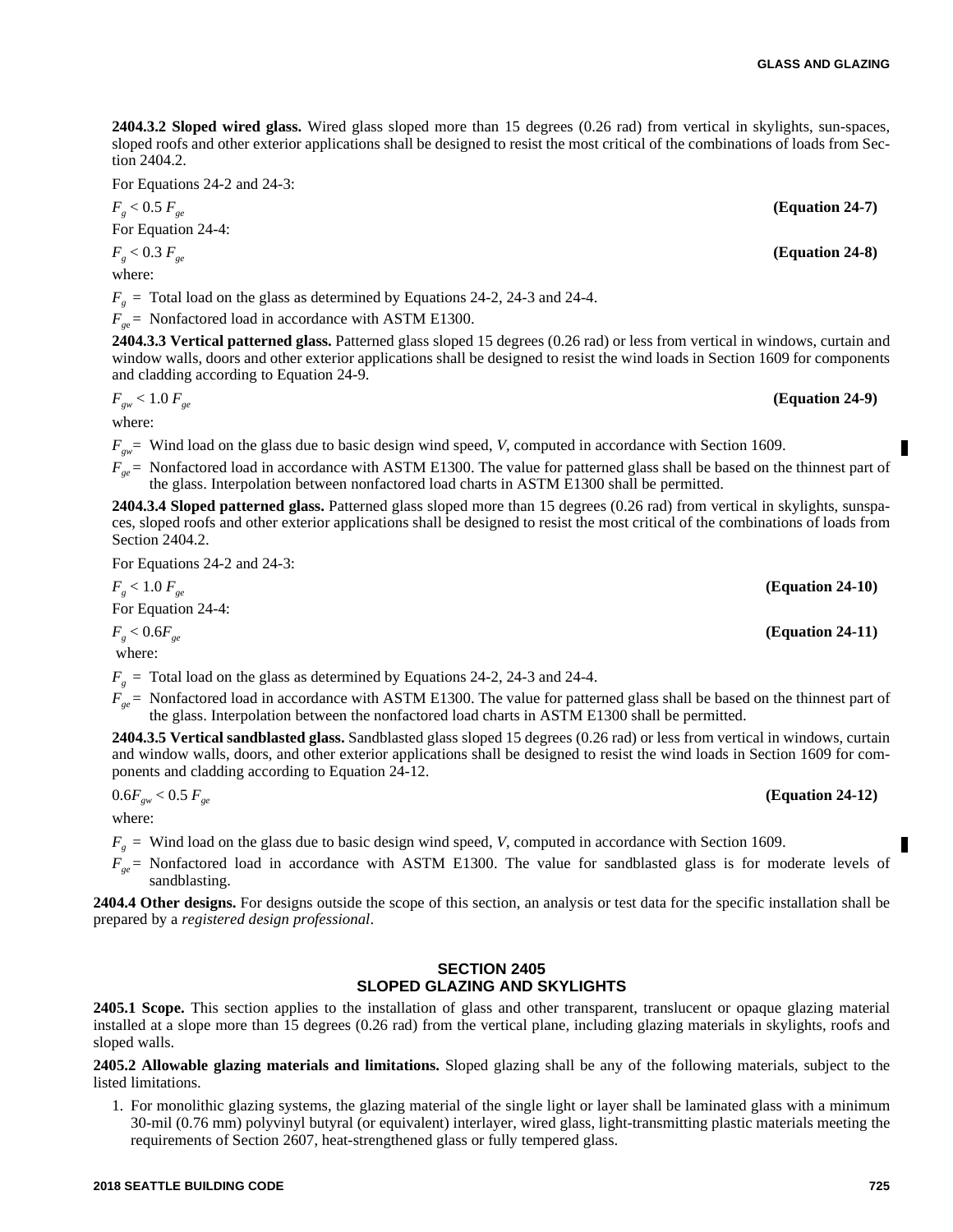- 2. For multiple-layer glazing systems, each light or layer shall consist of any of the glazing materials specified in Item 1.
- Annealed glass is permitted to be used as specified in Exceptions 2 and 3 of Section 2405.3.

For additional requirements for plastic skylights, see Section 2610. Glass-block construction shall conform to the requirements of Section 2110.1.

**2405.3 Screening.** Where used in monolithic glazing systems, heat-strengthened and fully tempered glass shall have screens installed below the glazing material. The screens and their fastenings shall be: capable of supporting twice the weight of the glazing; firmly and substantially fastened to the framing members; and installed within 4 inches (102 mm) of the glass. The screens shall be constructed of a noncombustible material not thinner than No. 12 B&S gage (0.0808 inch) with mesh not larger than 1 inch by 1 inch (25 mm by 25 mm). In a corrosive atmosphere, structurally equivalent noncorrosive screen materials shall be used. Heat-strengthened glass, fully tempered glass and wired glass, where used in multiple-layer glazing systems as the bottom glass layer over the walking surface, shall be equipped with screening that conforms to the requirements for monolithic glazing systems.

**Exception:** In monolithic and multiple-layer sloped glazing systems, the following applies:

- 1. Fully tempered glass installed without protective screens where glazed between intervening floors at a slope of 30 degrees (0.52 rad) or less from the vertical plane shall have the highest point of the glass 10 feet (3048 mm) or less above the walking surface.
- 2. Screens are not required below any glazing material, including annealed glass, where the walking surface below the glazing material is permanently protected from the risk of falling glass or the area below the glazing material is not a walking surface.
- 3. Any glazing material, including annealed glass, is permitted to be installed without screens in the sloped glazing systems of commercial or detached noncombustible greenhouses used exclusively for growing plants and not open to the public, provided that the height of the greenhouse at the ridge does not exceed 30 feet (9144 mm) above grade.
- 4. Screens shall not be required in individual *dwelling units* in Groups R-2, R-3 and R-4 where fully tempered glass is used as single glazing or as both panes in an insulating glass unit, and the following conditions are met:
	- 4.1. Each pane of the glass is 16 square feet  $(1.5 \text{ m}^2)$  or less in area.
	- 4.2. The highest point of the glass is 12 feet (3658 mm) or less above any walking surface or other accessible area.
	- 4.3. The glass thickness is 3/16 inch (4.8 mm) or less.
- 5. Screens shall not be required for laminated glass with a 15-mil (0.38 mm) polyvinyl butyral (or equivalent) interlayer used in individual *dwelling units* in Groups R-2, R-3 and R-4 within the following limits:
	- 5.1. Each pane of glass is 16 square feet  $(1.5 \text{ m}^2)$  or less in area.
	- 5.2. The highest point of the glass is 12 feet (3658 mm) or less above a walking surface or other accessible area.

**2405.4 Framing.** In Type I and II construction, sloped glazing and skylight frames shall be constructed of noncombustible materials. In structures where acid fumes deleterious to metal are incidental to the use of the buildings, *approved* pressure-treated wood or other *approved* noncorrosive materials are permitted to be used for sash and frames. Framing supporting sloped glazing and skylights shall be designed to resist the tributary roof loads in Chapter 16. Skylights set at an angle of less than 45 degrees (0.79 rad) from the horizontal plane shall be mounted not less than 4 inches (102 mm) above the plane of the roof on a curb constructed as required for the frame. Skylights shall not be installed in the plane of the roof where the roof pitch is less than 45 degrees (0.79 rad) from the horizontal.

**Exception:** Installation of a skylight without a curb shall be permitted on roofs with a minimum slope of 14 degrees (three units vertical in 12 units horizontal) in Group R-3 occupancies. Unit skylights installed in a roof with a pitch flatter than 14 degrees (0.25 rad) shall be mounted not less than 4 inches (102 mm) above the plane of the roof on a curb constructed as required for the frame unless otherwise specified in the manufacturer's installation instructions.

**2405.5 Unit skylights and tubular daylighting devices.** Unit skylights and tubular daylighting devices shall be tested and labeled as complying with AAMA/WDMA/CSA 101/I.S.2/A440. The *label* shall state the name of the manufacturer, the *approved* labeling agency, the product designation and the performance grade rating as specified in AAMA/WDMA/CSA 101/ I.S.2/A440. Where the product manufacturer has chosen to have the performance grade of the skylight rated separately for positive and negative design pressure, then the *label* shall state both performance grade ratings as specified in AAMA/WDMA/CSA 101/I.S.2/A440 and the skylight shall comply with Section 2405.5.2. Where the skylight is not rated separately for positive and negative pressure, then the performance grade rating shown on the *label* shall be the performance grade rating determined in accordance with AAMA/WDMA/CSA 101/I.S.2/A440 for both positive and negative design pressure and the skylight shall conform to Section 2405.5.1.

**2405.5.1 Skylights rated for the same performance grade for both positive and negative design pressure.** The design of skylights shall be based on Equation 24-13.

 *PG* **(Equation 24-13)**

 $F_{g} \leq PG$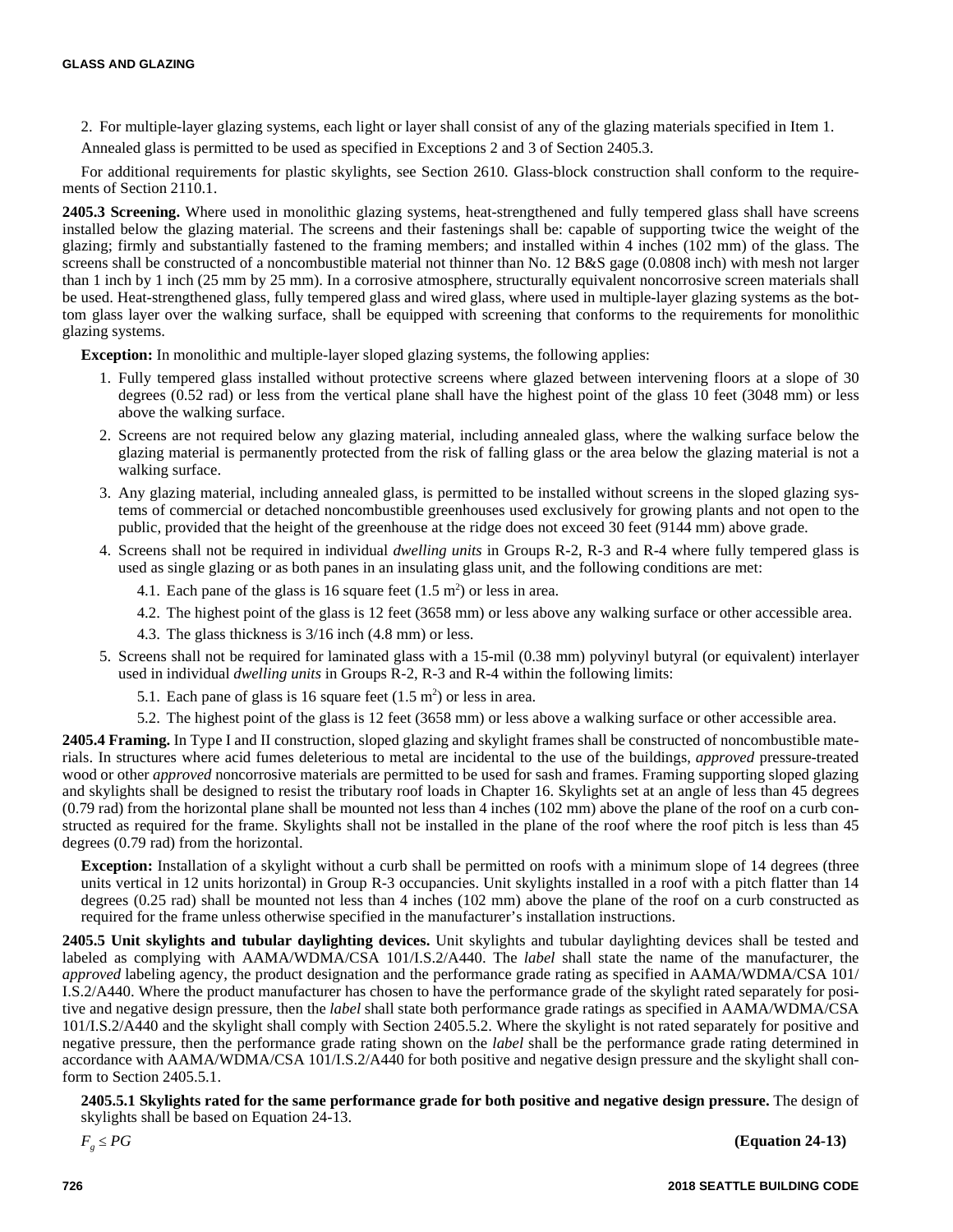where:

 $F_g$  = Maximum load on the skylight determined from Equations 24-2 through 24-4 in Section 2404.2.

*PG* = Performance grade rating of the skylight.

**2405.5.2 Skylights rated for separate performance grades for positive and negative design pressure.** The design of skylights rated for performance grade for both positive and negative design pressures shall be based on Equations 24-14 and 24- 15.

$$
F_{gi} \le PG_{Pos} \tag{Equation 24-14}
$$

 $F_{g0} \le PG_{Neg}$  (Equation 24-15)

where:

 $PG_{p_{\text{av}}}$  = Performance grade rating of the skylight under positive design pressure;

 $PG_{Neg}$  = Performance grade rating of the skylight under negative design pressure; and

 $F_{gi}$  and  $F_{go}$  are determined in accordance with the following:

For  $0.6W_o \ge D$ ,

where:

 $W_o$  = Outward wind force, psf (kN/m<sup>2</sup>) due to basic design wind speed, *V*, as calculated in Section 1609.

- $D =$  The dead weight of the glazing, psf (kN/m<sup>2</sup>) as determined in Section 2404.2 for glass, or by the weight of the plastic, psf  $(kN/m^2)$  for plastic glazing.
- *F<sub>gi</sub>* = Maximum load on the skylight determined from Equations 24-3 and 24-4 in Section 2404.2.

 $F_{\text{go}}$  = Maximum load on the skylight determined from Equation 24-2.

For 0.6  $W_{o}$  < *D*,

where:

 $W_o$  = The outward wind force, psf (kN/m<sup>2</sup>) due to basic design wind speed, *V*, as calculated in Section 1609.

- $D =$  The dead weight of the glazing, psf (kN/m<sup>2</sup>) as determined in Section 2404.2 for glass, or by the weight of the plastic for plastic glazing.
- *F*<sub>*gi*</sub> = Maximum load on the skylight determined from Equations 24-2 through 24-4 in Section 2404.2.

 $F_{g0} = 0$ .

#### **SECTION 2406 SAFETY GLAZING**

**2406.1 Human impact loads.** Individual glazed areas, including glass mirrors, in hazardous locations as defined in Section 2406.4 shall comply with Sections 2406.1.1 through 2406.1.4.

**Exception:** Mirrors and other glass panels mounted or hung on a surface that provides a continuous backing support.

**2406.1.1 Impact test.** Except as provided in Sections 2406.1.2 through 2406.1.4, all glazing shall pass the impact test requirements of Section 2406.2.

**2406.1.2 Plastic glazing.** Plastic glazing shall meet the weathering requirements of ANSI Z97.1.

**2406.1.3 Glass block.** Glass-block walls shall comply with Section 2110.

**2406.1.4 Louvered windows and jalousies.** Louvered windows and jalousies shall comply with Section 2403.5.

**2406.2 Impact test.** Where required by other sections of this code, glazing shall be tested in accordance with CPSC 16 CFR Part 1201. Glazing shall comply with the test criteria for Category II, unless otherwise indicated in Table 2406.2(1).

**Exception:** Glazing not in doors or enclosures for hot tubs, whirlpools, saunas, steam rooms, bathtubs and showers shall be permitted to be tested in accordance with ANSI Z97.1. Glazing shall comply with the test criteria for Class A, unless otherwise indicated in Table 2406.2(2).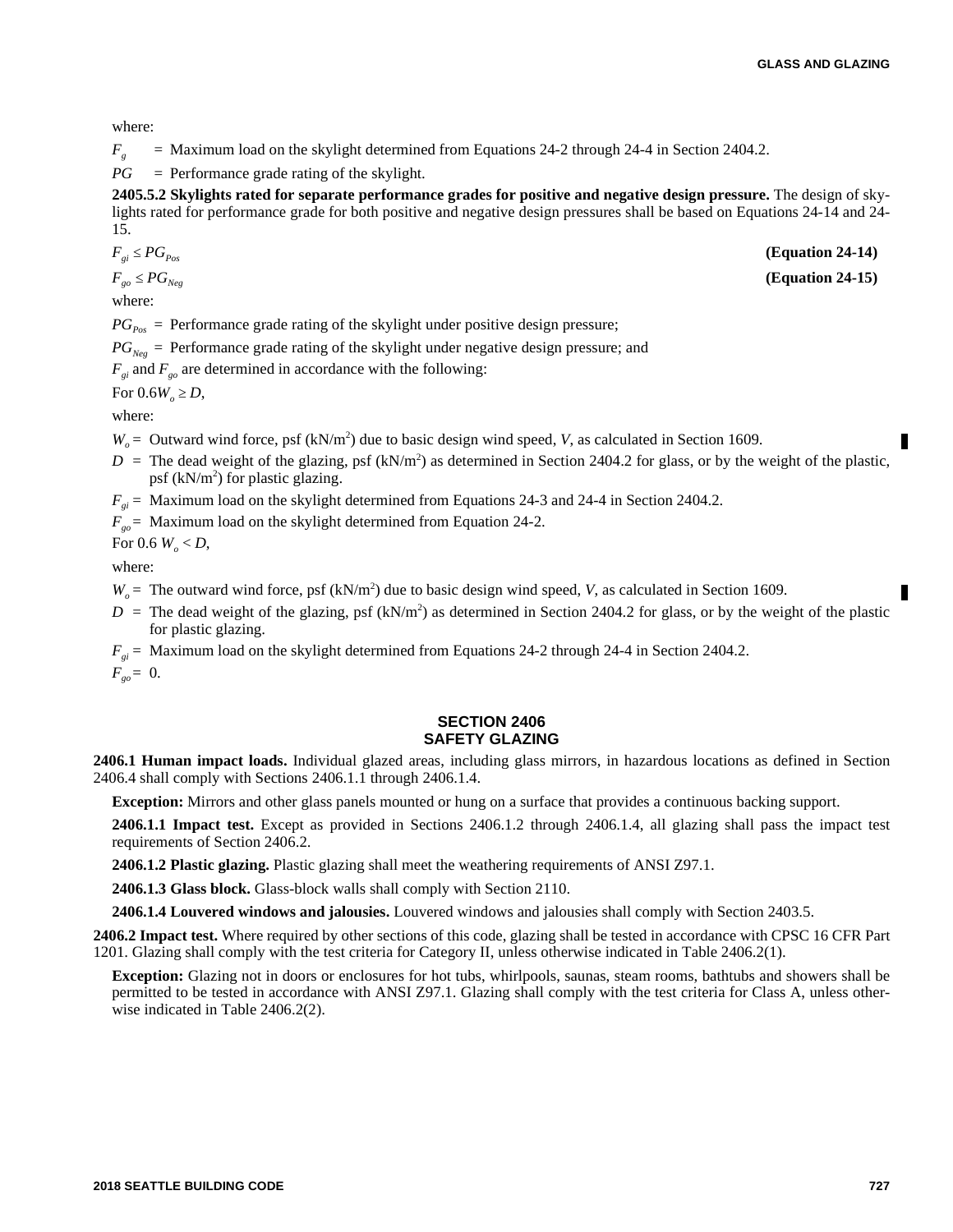#### **TABLE 2406.2(1) MINIMUM CATEGORY CLASSIFICATION OF GLAZING USING CPSC 16 CFR PART 1201**

| <b>EXPOSED SURFACE</b><br>AREA OF ONE SIDE OF<br><b>ONE LITE</b> | <b>GLAZING IN</b><br><b>STORM OR</b><br><b>COMBINATION</b><br><b>DOORS</b><br>(Category class) | <b>GLAZING IN DOORS</b><br>(Category class) | <b>GLAZED PANELS</b><br><b>REGULATED BY</b><br><b>SECTION 2406.4.3</b><br>(Category class) | <b>GLAZED PANELS</b><br><b>REGULATED BY</b><br><b>SECTION 2406.4.2</b><br>(Category class) | <b>DOORS AND</b><br><b>ENCLOSURES</b><br><b>REGULATED BY</b><br><b>SECTION 2406.4.5</b><br>(Category class) | <b>SLIDING GLASS</b><br><b>DOORS PATIO TYPE</b><br>(Category class) |
|------------------------------------------------------------------|------------------------------------------------------------------------------------------------|---------------------------------------------|--------------------------------------------------------------------------------------------|--------------------------------------------------------------------------------------------|-------------------------------------------------------------------------------------------------------------|---------------------------------------------------------------------|
| 9 square feet or less                                            |                                                                                                |                                             | No requirement                                                                             |                                                                                            |                                                                                                             |                                                                     |
| More than 9 square<br>feet                                       | П                                                                                              |                                             |                                                                                            |                                                                                            |                                                                                                             |                                                                     |

For SI: 1 square foot =  $0.0929$  m<sup>2</sup>.

#### **TABLE 2406.2(2) MINIMUM CATEGORY CLASSIFICATION OF GLAZING USING ANSI Z97.1**

| <b>EXPOSED SURFACE AREA OF ONE</b><br>SIDE OF ONE LITE | <b>GLAZED PANELS REGULATED BY</b><br>SECTION 2406.4.3 (Category class) | <b>GLAZED PANELS REGULATED BY</b><br>SECTION 2406.4.2 (Category class) | <b>DOORS AND ENCLOSURES</b><br>REGULATED BY SECTION 2406.4.5 <sup>a</sup><br>(Category class) |
|--------------------------------------------------------|------------------------------------------------------------------------|------------------------------------------------------------------------|-----------------------------------------------------------------------------------------------|
| 9 square feet or less                                  | No requirement                                                         |                                                                        |                                                                                               |
| More than 9 square feet                                |                                                                        |                                                                        |                                                                                               |

For SI: square foot =  $0.0929$  m<sup>2</sup>.

a. Use is only permitted by the exception to Section 2406.2.

**2406.3 Identification of safety glazing.** Except as indicated in Section 2406.3.1, each pane of safety glazing installed in hazardous locations shall be identified by a manufacturer's designation specifying who applied the designation, the manufacturer or installer and the safety glazing standard with which it complies, as well as the information specified in Section 2403.1. The designation shall be acid etched, sand blasted, ceramic fired, laser etched, embossed or of a type that once applied, cannot be removed without being destroyed. A *label* meeting the requirements of this section shall be permitted in lieu of the manufacturer's designation.

#### **Exceptions:**

- 1. For other than tempered glass, manufacturer's designations are not required, provided that the *building official* approves the use of a certificate, affidavit or other evidence confirming compliance with this code.
- 2. Tempered spandrel glass is permitted to be identified by the manufacturer with a removable paper designation.

**2406.3.1 Multipane assemblies.** Multipane glazed assemblies having individual panes not exceeding 1 square foot  $(0.09 \text{ m}^2)$ in exposed areas shall have one pane or more in the assembly marked as indicated in Section 2406.3. Other panes in the assembly shall be marked "CPSC 16 CFR Part 1201" or "ANSI Z97.1," as appropriate.

**2406.4 Hazardous locations.** The locations specified in Sections 2406.4.1 through 2406.4.7 shall be considered to be specific hazardous locations requiring safety glazing materials.

**2406.4.1 Glazing in doors.** Glazing in all fixed and operable panels of swinging, sliding and bifold doors shall be considered to be a hazardous location.

#### **Exceptions:**

- 1. Glazed openings of a size through which a 3-inch-diameter (76 mm) sphere is unable to pass.
- 2. Decorative glazing.
- 3. Glazing materials used as curved glazed panels in revolving doors.
- 4. Commercial refrigerated cabinet glazed doors.

**2406.4.2 Glazing adjacent to doors.** Glazing in an individual fixed or operable panel adjacent to a door where the nearest vertical edge of the glazing is within a 24-inch (610 mm) arc of either vertical edge of the door in a closed position and where the bottom exposed edge of the glazing is less than 60 inches (1524 mm) above the walking surface shall be considered to be a hazardous location.

#### **Exceptions:**

- 1. Decorative glazing.
- 2. Where there is an intervening wall or other permanent barrier between the door and glazing.
- 3. Where access through the door is to a closet or storage area 3 feet (914 mm) or less in depth. Glazing in this application shall comply with Section 2406.4.3.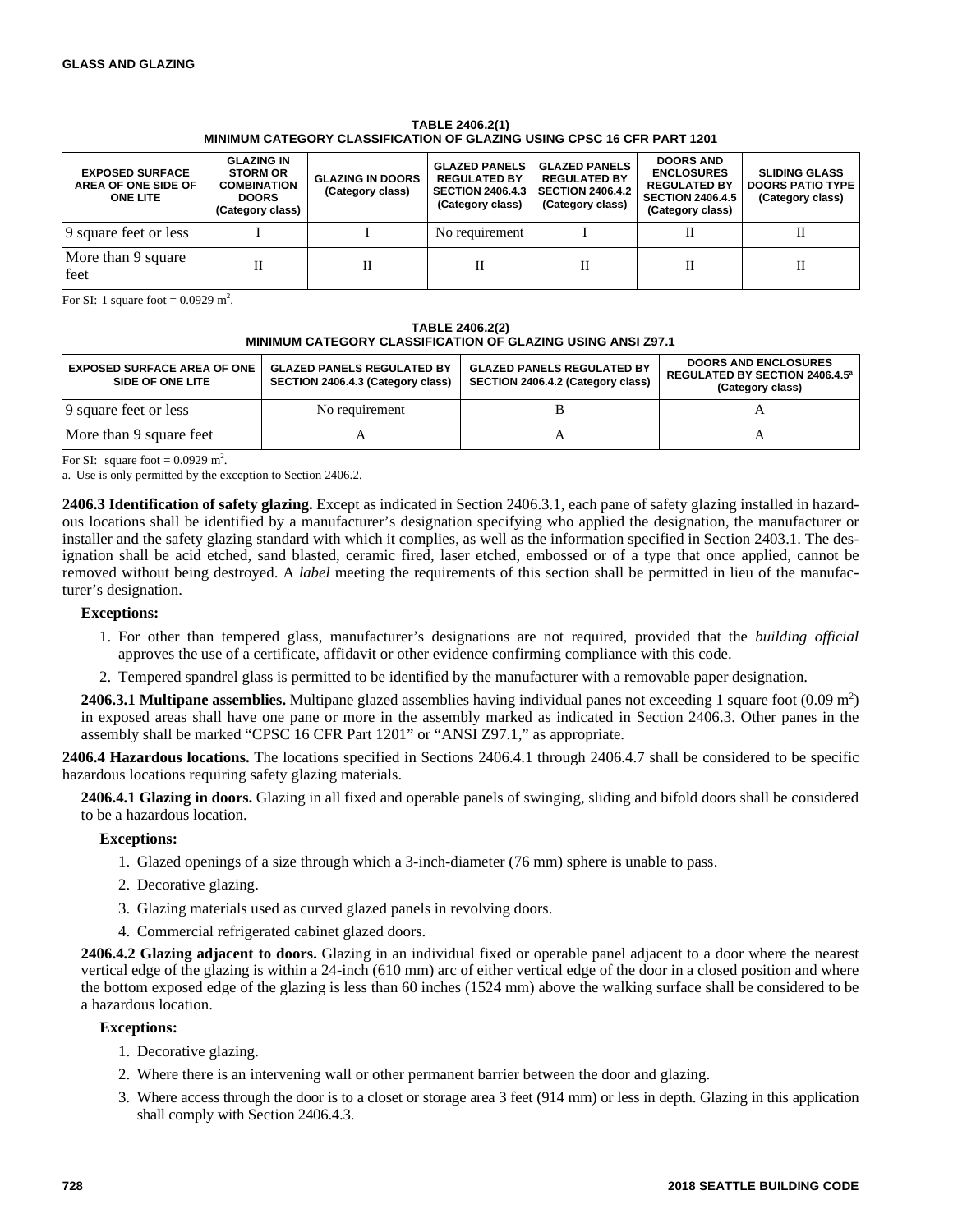4. Glazing in walls on the latch side of and perpendicular to the plane of the door in a closed position in one- and twofamily dwellings or within dwelling units in Group R-2.

**2406.4.3 Glazing in windows.** Glazing in an individual fixed or operable panel that meets all of the following conditions shall be considered to be a hazardous location:

- 1. The exposed area of an individual pane is greater than 9 square feet  $(0.84 \text{ m}^2)$ .
- 2. The bottom edge of the glazing is less than 18 inches (457 mm) above the floor.
- 3. The top edge of the glazing is greater than 36 inches (914 mm) above the floor.
- 4. One or more walking surface(s) are within 36 inches (914 mm), measured horizontally and in a straight line, of the plane of the glazing.

# **Exceptions:**

- 1. Decorative glazing.
- 2. Where a horizontal rail is installed on the accessible side(s) of the glazing 34 to 38 inches (864 to 965 mm) above the walking surface. The rail shall be capable of withstanding a horizontal load of 50 pounds per linear foot (730 N/m) without contacting the glass and be not less than  $1-1/2$  inches (38 mm) in cross-sectional height.
- 3. Outboard panes in insulating glass units or multiple glazing where the bottom exposed edge of the glass is 25 feet (7620 mm) or more above any grade, roof, walking surface or other horizontal or sloped (within 45 degrees of horizontal) (0.79 rad) surface adjacent to the glass exterior.

**2406.4.4 Glazing in guards and railings.** Glazing in *guards* and railings, including structural baluster panels and nonstructural in-fill panels, regardless of area or height above a walking surface shall be considered to be a hazardous location.

**2406.4.5 Glazing and wet surfaces.** Glazing in walls, enclosures or fences containing or facing hot tubs, spas, whirlpools, saunas, steam rooms, bathtubs, showers and indoor or outdoor swimming pools where the bottom exposed edge of the glazing is less than 60 inches (1524 mm) measured vertically above any standing or walking surface shall be considered to be a hazardous location. This shall apply to single glazing and all panes in multiple glazing.

**Exception:** Glazing that is more than 60 inches (1524 mm), measured horizontally and in a straight line, from the water's edge of a bathtub, hot tub, spa, whirlpool or swimming pool.

**2406.4.6 Glazing adjacent to stairways and ramps.** Glazing where the bottom exposed edge of the glazing is less than 60 inches (1524 mm) above the plane of the adjacent walking surface of stairways, landings between flights of stairs and ramps shall be considered to be a hazardous location.

### **Exceptions:**

- 1. The side of a stairway, landing or ramp that has a guard complying with the provisions of Sections 1015 and 1607.8, and the plane of the glass is greater than 18 inches (457 mm) from the railing.
- 2. Glazing 36 inches (914 mm) or more measured horizontally from the walking surface.

**2406.4.7 Glazing adjacent to the bottom stairway landing.** Glazing adjacent to the landing at the bottom of a stairway where the glazing is less than 60 inches (1524 mm) above the landing and within a 60-inch (1524 mm) horizontal arc that is less than 180 degrees (3.14 rad) from the bottom tread nosing shall be considered to be a hazardous location.

**Exception:** Glazing that is protected by a guard complying with Sections 1015 and 1607.8 where the plane of the glass is greater than 18 inches (457 mm) from the guard.

**2406.5 Fire department access panels.** Fire department glass access panels shall be of tempered glass. For insulating glass units, all panes shall be tempered glass.

#### **SECTION 2407 GLASS IN HANDRAILS AND GUARDS**

**2407.1 Materials.** Glass used in a handrail or a *guard* shall be laminated glass constructed of fully tempered or heat-strengthened glass and shall comply with Category II or CPSC 16 CFR Part 1201 or Class A of ANSI Z97.1. Glazing in railing in-fill panels shall be of an *approved* safety glazing material that conforms to the provisions of Section 2406.1.1. For all glazing types, the minimum nominal thickness shall be 1/4 inch (6.4 mm).

**Exception:** Single fully tempered glass complying with Category II of CPSC 16 CFR Part 1201 or Class A of ANSI Z97.1 shall be permitted to be used in handrails and guardrails where there is no walking surface beneath them or the walking surface is permanently protected from the risk of falling glass.

**2407.1.1 Loads.** The panels and their support system shall be designed to withstand the loads specified in Section 1607.8. Glass guard elements shall be designed using a factor of safety of four.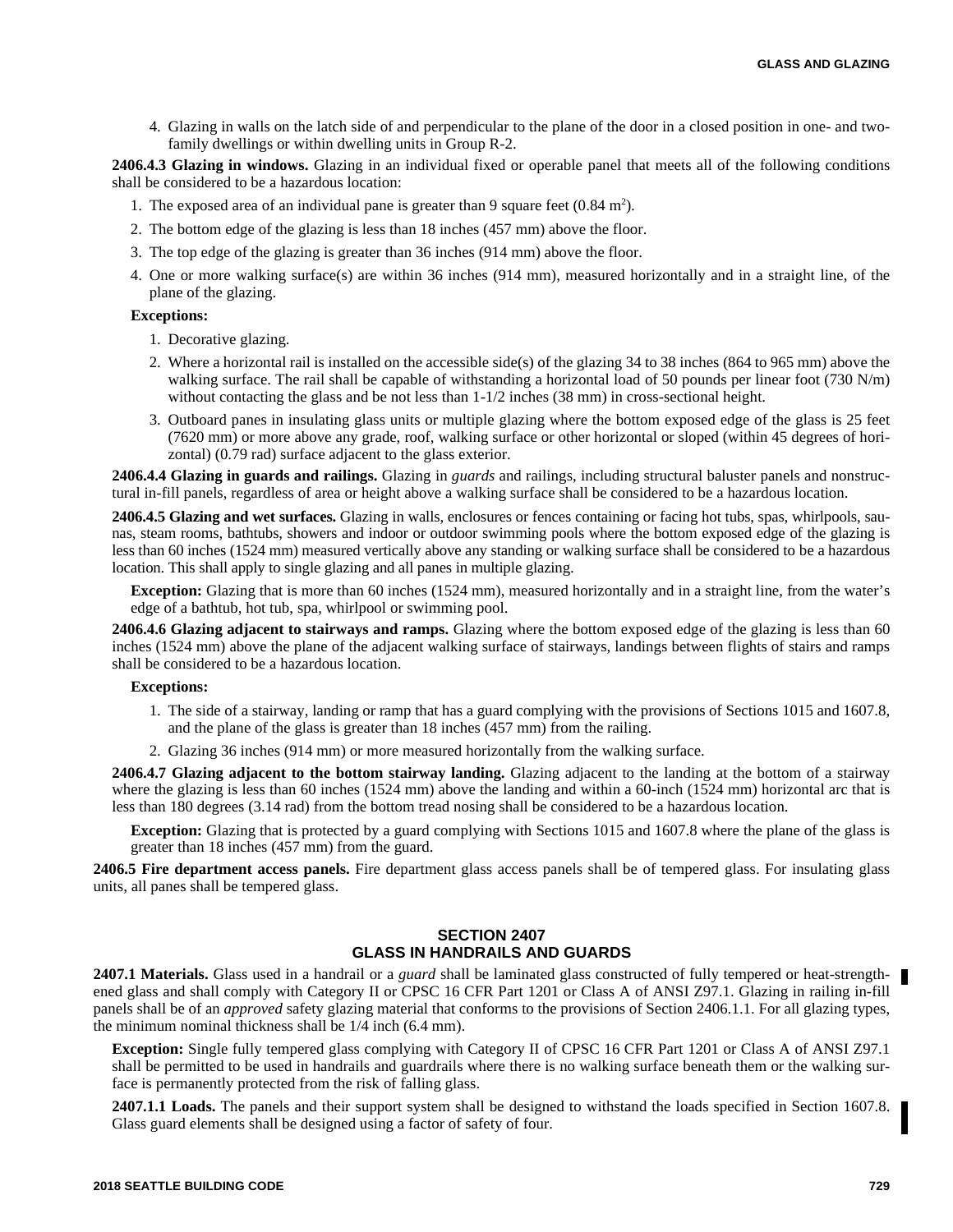**2407.1.2 Structural glass baluster panels.** Guards with structural glass baluster panels shall be installed with an attached top rail or handrail. The top rail or handrail shall be supported by not fewer than three glass baluster panels, or shall be otherwise supported to remain in place should one glass baluster panel fail.

**Exception:** An attached top rail or handrail is not required where the glass baluster panels are laminated glass with two or more glass plies of equal thickness and of the same glass type. The panels shall be tested to remain in place as a barrier following impact or glass breakage in accordance with ASTM E2353.

**2407.1.3 Parking garages.** Glazing materials shall not be installed in handrails or *guards* in parking garages except for pedestrian areas not exposed to impact from vehicles.

**2407.1.4 Glazing in windborne debris regions.** Glazing installed in in-fill panels or balusters in *windborne debris regions* shall comply with the following:

**2407.1.4.1 Balusters and in-fill panels.** Glass installed in exterior railing in-fill panels or balusters shall be laminated glass complying with Category II of CPSC 16 CFR Part 1201 or Class A of ANSI Z97.1.

**2407.1.4.2 Glass supporting top rail.** Where the top rail is supported by glass, the assembly shall be tested according to the impact requirements of Section 1609.2. The top rail shall remain in place after impact.

# **SECTION 2408 GLAZING IN ATHLETIC FACILITIES**

**2408.1 General.** Glazing in athletic facilities and similar uses subject to impact loads, which forms whole or partial wall sections or which is used as a door or part of a door, shall comply with this section.

#### **2408.2 Racquetball and squash courts.**

**2408.2.1 Testing.** Test methods and loads for individual glazed areas in racquetball and squash courts subject to impact loads shall conform to those of CPSC 16 CFR Part 1201 or ANSI Z97.1 with impacts being applied at a height of 59 inches (1499 mm) above the playing surface to an actual or simulated glass wall installation with fixtures, fittings and methods of assembly identical to those used in practice.

Glass walls shall comply with the following conditions:

- 1. A glass wall in a racquetball or squash court, or similar use subject to impact loads, shall remain intact following a test impact.
- 2. The deflection of such walls shall be not greater than 1-1/2 inches (38 mm) at the point of impact for a drop height of 48 inches (1219 mm).

Glass doors shall comply with the following conditions:

- 1. Glass doors shall remain intact following a test impact at the prescribed height in the center of the door.
- 2. The relative deflection between the edge of a glass door and the adjacent wall shall not exceed the thickness of the wall plus 1/2 inch (12.7 mm) for a drop height of 48 inches (1219 mm).

**2408.3 Gymnasiums and basketball courts.** Glazing in multipurpose gymnasiums, basketball courts and similar athletic facilities subject to human impact loads shall comply with Category II of CPSC 16 CFR Part 1201 or Class A of ANSI Z97.1.

### **SECTION 2409**

# **GLASS IN WALKWAYS, ELEVATOR HOISTWAYS AND ELEVATOR CARS**

**[S] 2409.1 Glass walkways.** Glass installed as ((a part of a floor/ceiling assembly as)) a walking surface ((and constructed with)) shall comply with Chapter 16.

**Exception:** ((laminated)) Laminated glass ((shall comply)) designed in accordance with ASTM E2751 ((or with the load requirements specified in)) is not required to comply with Chapter 16.

Such assemblies shall comply with the *fire-resistance rating* and marking requirements of this code where applicable.

**2409.2 Glass in elevator hoistway enclosures.** Glass in elevator hoistway enclosures and hoistway doors shall be laminated glass conforming to ANSI Z97.1 or CPSC 16 CFR Part 1201.

**2409.2.1 Fire-resistance-rated hoistways.** Glass installed in hoistways and hoistway doors where the hoistway is required to have a fire-resistance rating shall comply with Section 716.

**2409.2.2 Glass hoistway doors.** The glass in glass hoistway doors shall be not less than 60 percent of the total visible door panel surface area as seen from the landing side.

**2409.3 Visions panels in elevator hoistway doors.** Glass in vision panels in elevator hoistway doors shall be permitted to be any transparent glazing material not less than 1/4 inch (6.4 mm) in thickness conforming to Class A in accordance with ANSI